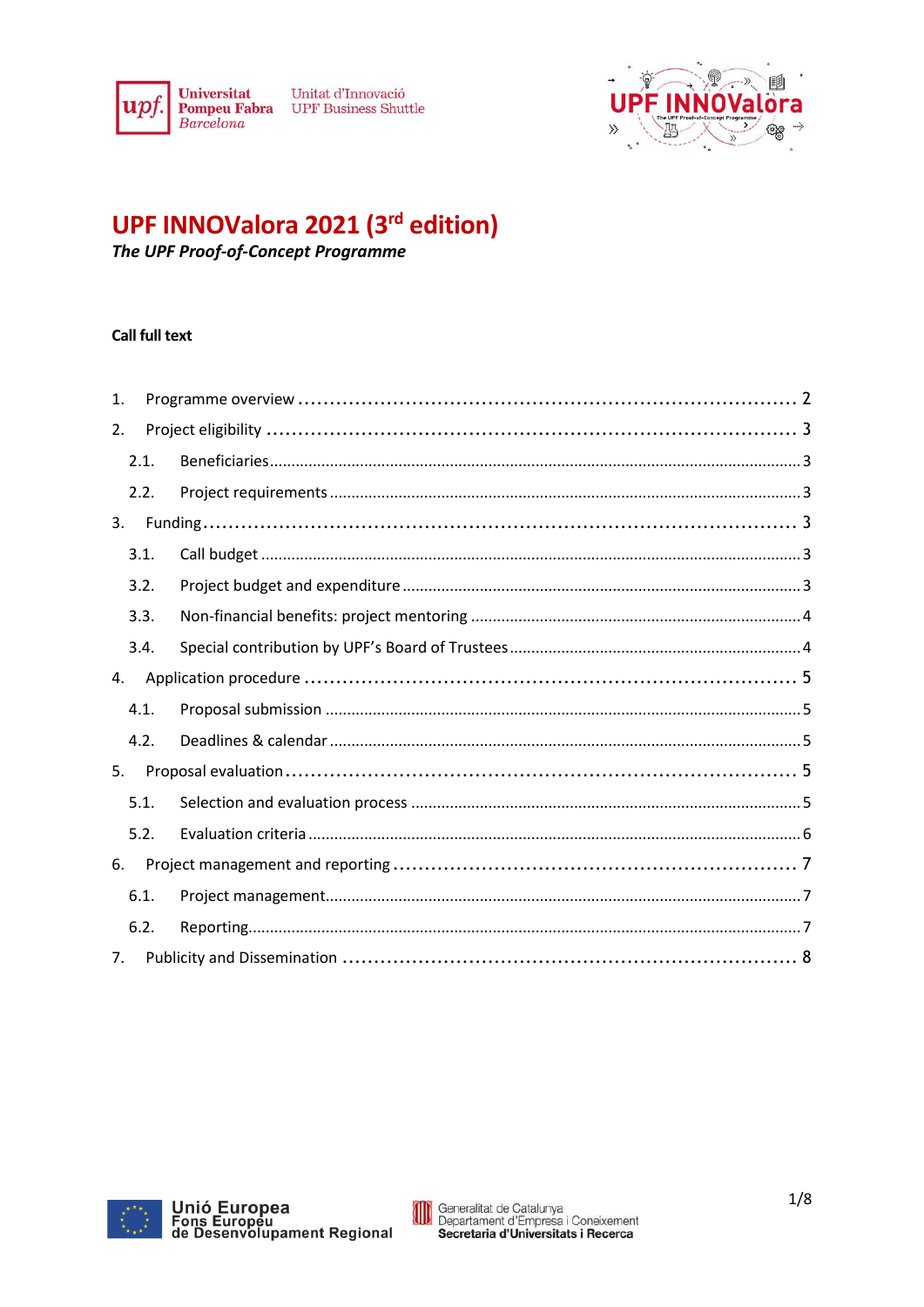



### <span id="page-1-0"></span>**1. Programme overview**

UPF INNOValora is the UPF programme to support **proof of concept (PoC**) projects linked to the university's overall research activity.

Widely known as "valley of death", there is a very significant shortage in funding available to take promising research results to a stage where they can be evaluated by the private sector and eventually reach society. PoC funding helps to **demonstrate the value of the technology** by the construction of prototypes, the evaluation of commercial potential, determining the best IP strategy and identifying a route to market (whether it is further co-development, license to existing company or spin-out). Establishing the viability of the research outputs is therefore the main objective for this kind of projects, although they can also can help in deciding not to pursue a technology or research result development, which often saves resources and time later on.

UPF INNOValora is fully in line with the UPF Strategic Plan 2016-2025 and the UPF VALORA - Horizon 2025 project which aim to promote innovation and social transformation by creating synergies with society and thus contributing to social welfare and creation of value. UPF INNOValora programme is co-financed by the Generalitat de Catalunya and the European Regional Development Fund (ERDF), as it is part of UPF VALORA - Horizon 2025 project.

UPF INNOValora 2021 will fund PoC projects, **with up to 30.000 € for a period of 8 months**. Eligible projects would be those based on existing intellectual property and/or new research results owned or co-owned by UPF, clearly focused on commercial product development or testing and those having commercial or societal opportunities identified. In this third call for applicants, **an external industry expert, consultant or entrepreneur** will be closely involved in each project, providing feedback and professional advice on the PoC development and strategy and according to the specific needs in each case.

Additionally, there will be an extraordinary contribution from the **UPF Board of Trustees** by covering the cost of **training activities** for each granted project and by recognising the project of most outstanding accomplishments from this INNOValora edition with an **Award of 5,000** €.

Proposals will be evaluated according to novelty and intellectual property, market and impact, project soundness and team by at least two external experts in the project's scientific and industry field, in technology transfer or in seed investment/entrepreneurship. A final pitch to an evaluation panel might be called in order to make the final decision on approval and funding of projects.



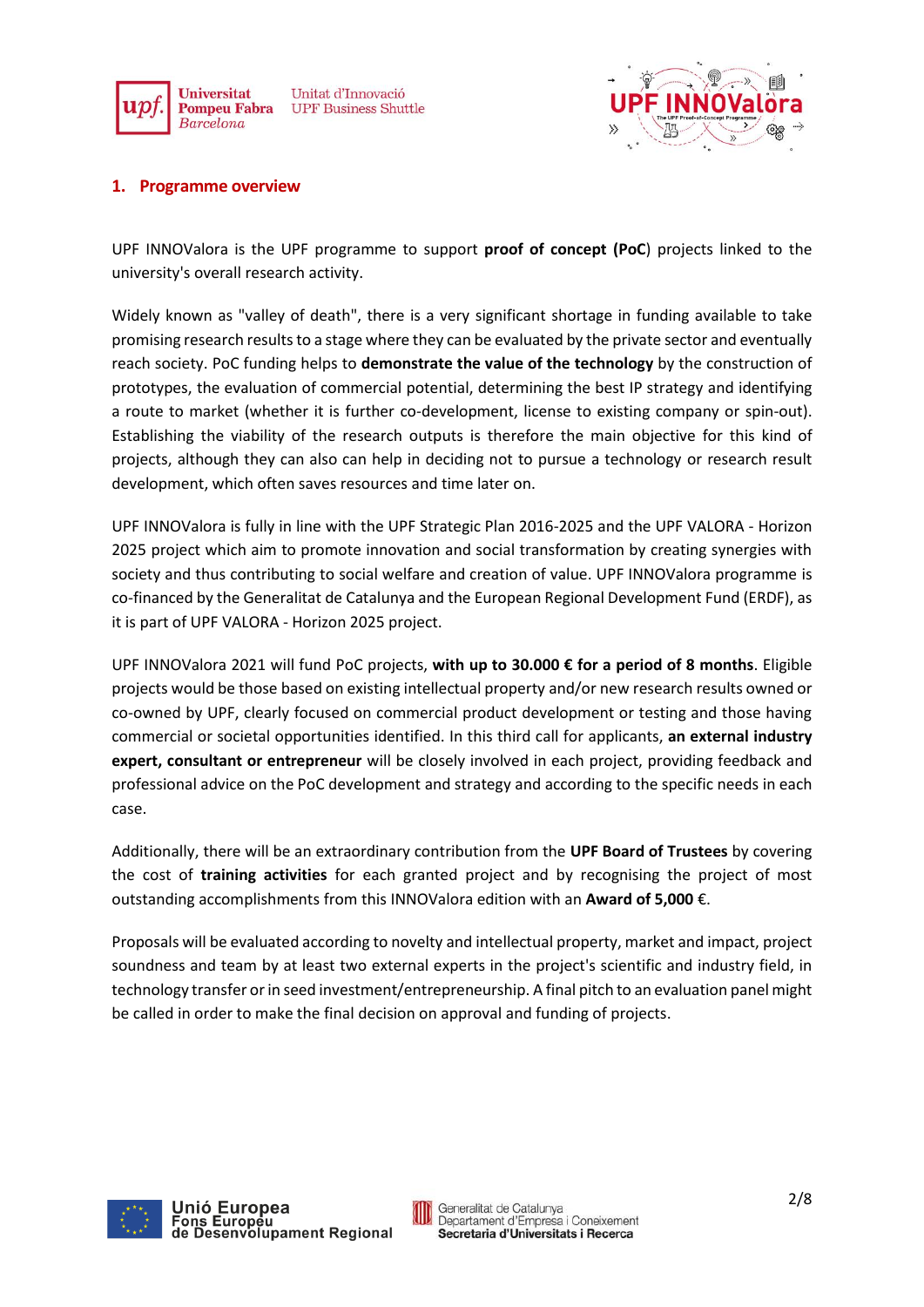

Unitat d'Innovació **UPF Business Shuttle** 



# <span id="page-2-0"></span>**2. Project eligibility**

## <span id="page-2-1"></span>**2.1. Beneficiaries**

Beneficiaries will be UPF researchers**from all scientific and technical areas**.

# <span id="page-2-2"></span>**2.2. Project requirements**

Proposals will have to comply with the following requirements in order to be eligible:

- The existing, background intellectual property (IP) is owned or co-owned by UPF. In case ownership is shared with other institutions, a co-ownership agreement must be in place.
- The research results arising from the Project shall be the property of UPF.
- Research has been conducted to experimental testing with successful results (pre-demonstration stage) but need further development, setting up of a prototype, targeted demonstration, etc.
- Potential commercial or societal opportunities have been identified.

The project must be focused on commercial product development or testing. UPF INNOValora funding **cannot be used for basic exploratory studies** or as general funding for the principal investigator's laboratory.

Project proposals should address how achieving identified project milestones will move the invention towards commercialization.

# <span id="page-2-3"></span>**3. Funding**

#### <span id="page-2-4"></span>**3.1. Call budget**

The total budget for the UPF INNOValora call 2021 is **180.000 €**.

UPF INNOValora is funded by **Universitat Pompeu Fabra (50%) and ERDF funds(50%) funds**.

#### <span id="page-2-5"></span>**3.2. Project budget and expenditure**

The programme will fund up to **projects** with up to **30,000 Euros**, duly justified under a predetermined action plan.

For **PoC projects**, **eligible expenditure** will fall under the following categories:

**Services subcontracting.** IPR, business/market consultancy, specific technical services, among others.

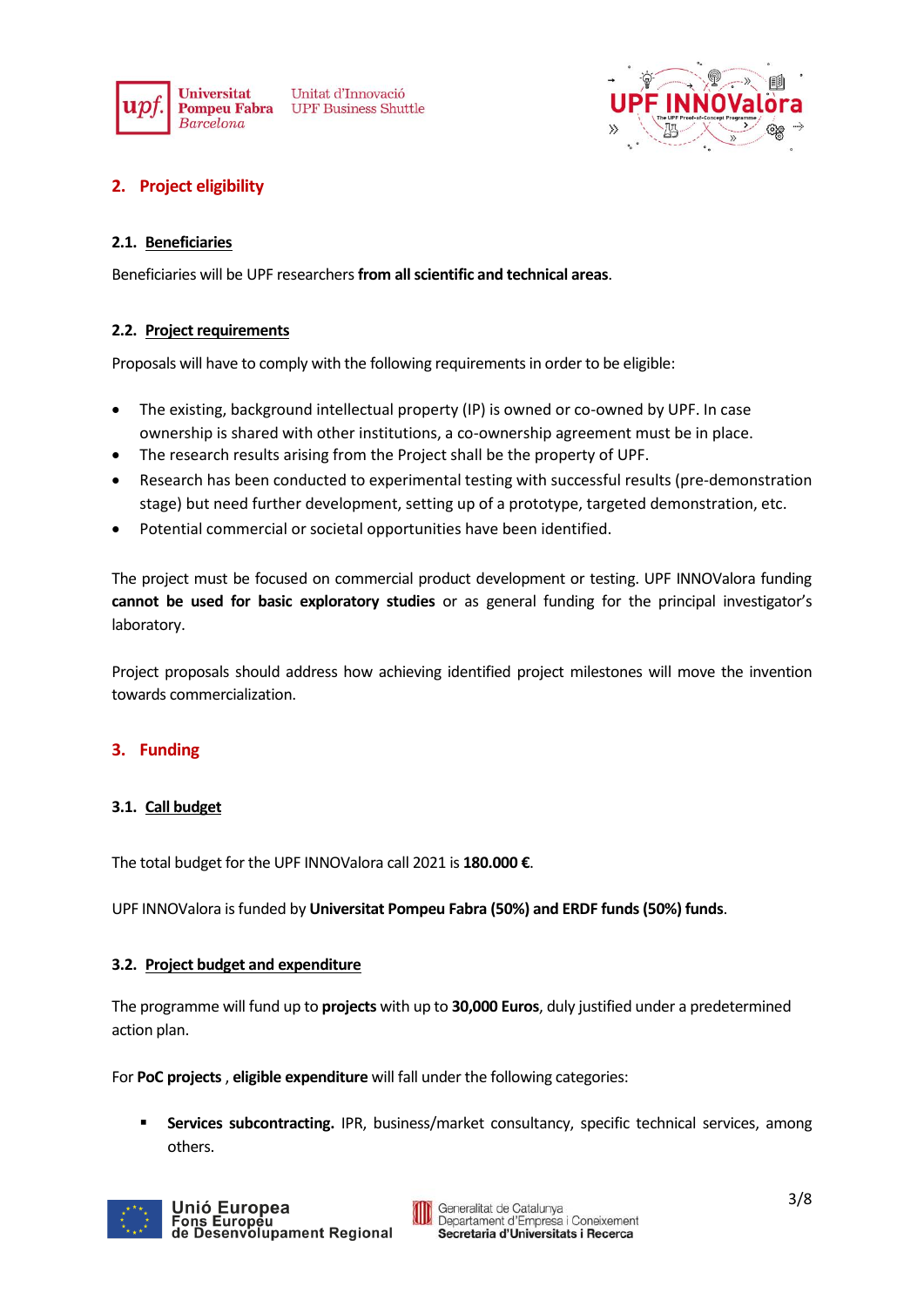

Unitat d'Innovació **UPF Business Shuttle** 



- **Consumables, supplies and other materials.** This category includes all consumables required for the execution of the technical tasks of the PoC.
- **Travel costs**. This category includes transport tickets for the attendance to relevant events.
- **Other costs**. This category includes accommodation and/or training costs, fees for the attendance to congress, brokerage events and other relevant events for the commercialization of the technology.

**Non-eligible** expenditure is the following:

- **Personnel costs**
- Internal invoices ("notes de càrrec intern")

Only necessary expenses linked to technology transfer activities will be funded, according to the objectives and milestones described in the project proposal.

# <span id="page-3-0"></span>**3.3. Non-financial benefits: project mentoring**

Besides the financial grant, the UPF INNOValora programme will offer mentorship support to the funded projects in this third edition. Each granted project will be awarded a package of mentorship hours (15-20 hours per project) in order to enhance its possibilities of development.

Mentorship will be focused on the specific needs or sector of each particular project (support from industry mentors to define the product-market fit, proof of concept strategy, etc.) with the aim of best adjusting the available resources to the defined objectives. The selection of mentor or mentors will be agreed upon between the Innovation Unit – *UPF Business Shuttle* and the INNOValora project team.

# <span id="page-3-1"></span>**3.4. Special contribution by UPF's Board of Trustees**

As a new feature in this edition, UPF's Board of Trustees will cover the costs up to 3.000 € of a **training course or activity** in the field of innovation and/or entrepreneurship, according to the specific needs of each granted project and team. This training activity will be jointly selected between the project team and the Unitat d'Innovació - *UPF Business Shuttle*.

Finally, an extraordinary **INNOValora Award of 5,000 €** will recognise the most promising project from this edition, according to the evolution of the preliminary research results towards the commercialisation path due to the participation in the INNOValora program.



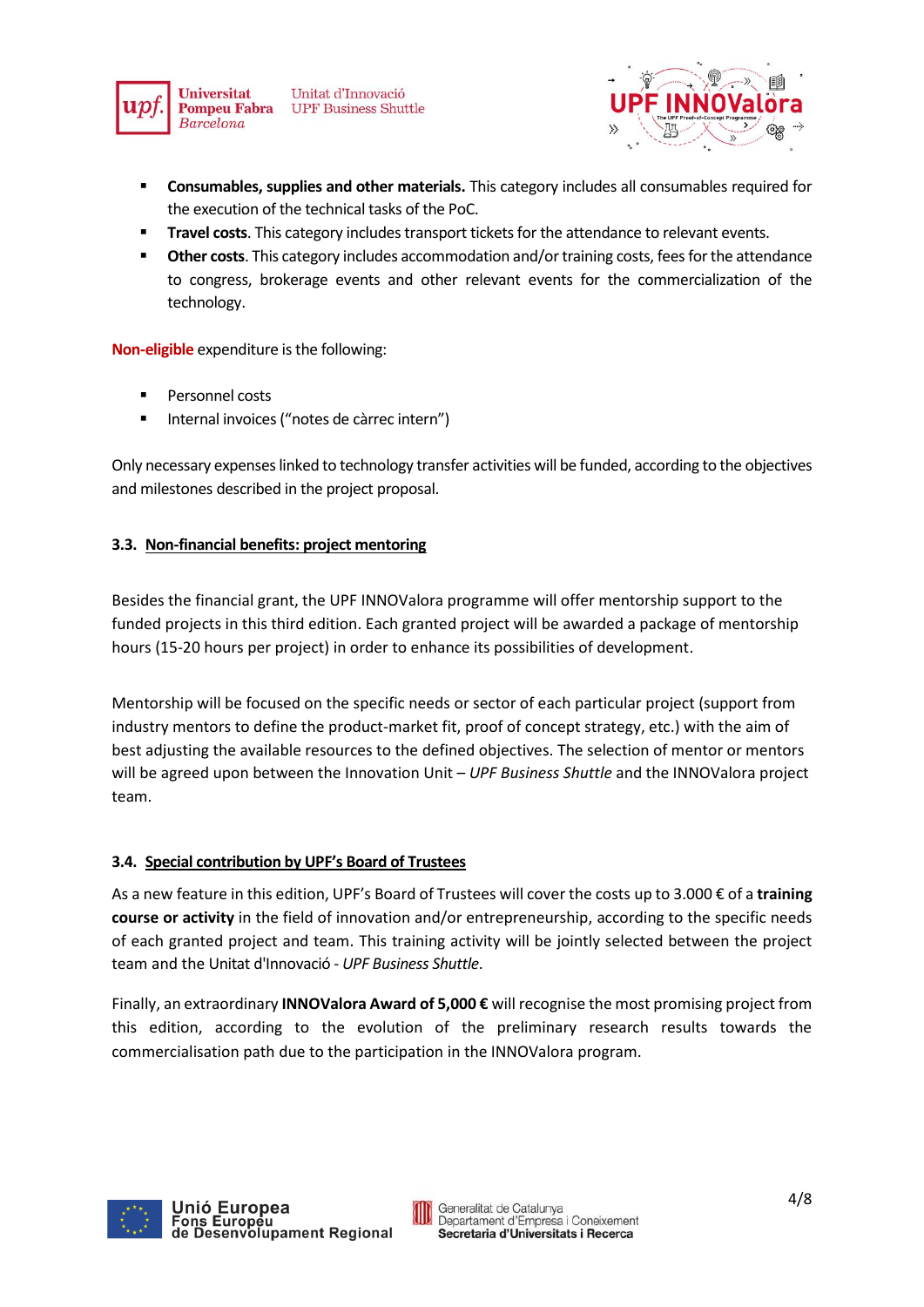



# <span id="page-4-0"></span>**4. Application procedure**

## <span id="page-4-1"></span>**4.1. Proposal submission**

Proposals shall be prepared using the standard UPF **INNOValora Application form** available at the Innovation Unit – UPF Business Shuttle website: <https://www.upf.edu/web/innovacio/upf-innovalora>

Completed and signed forms shall be sent via email to [innovacio@upf.edu](mailto:innovacio@upf.edu) (digital and scanned signatures are accepted) until the call cut-off date.

UI-BS (Tech Transfer team) will assist researchers on preparation of proposals when needed (assessing whether a given idea fits into the call objectives, giving orientation and guidance on how to present proposals, answering questions that may arise on the program functioning, etc.).

## <span id="page-4-2"></span>**4.2. Deadlines & calendar**

UPF INNOValora call 2019 will be open **from February 12th , 2021 to March 8 th , 2021 at 23:59h.** The call calendar is as follows:

| <b>Call Opens</b>         | February 12th, 2021                      |                                       |  |
|---------------------------|------------------------------------------|---------------------------------------|--|
| Cut-off date:             | March 8 <sup>th</sup> , 2021 at 23:59 h. |                                       |  |
| Evaluation:               | March-April 2021                         |                                       |  |
| <b>Expert Panel:</b>      | April 22 <sup>nd</sup> , 221             |                                       |  |
| <b>Execution:</b>         | From May $1st$ 2021                      |                                       |  |
| <b>Mid-term reporting</b> |                                          | September 2021                        |  |
| <b>Final reporting</b>    |                                          | 1 month after the project is finished |  |
| <b>Project duration:</b>  | 8 months                                 |                                       |  |

# <span id="page-4-3"></span>**5. Proposal evaluation**

#### <span id="page-4-4"></span>**5.1. Selection and evaluation process**

The evaluation process will take place within one month after the proposal submission's deadline. The evaluation and selection process is divided in three stages:

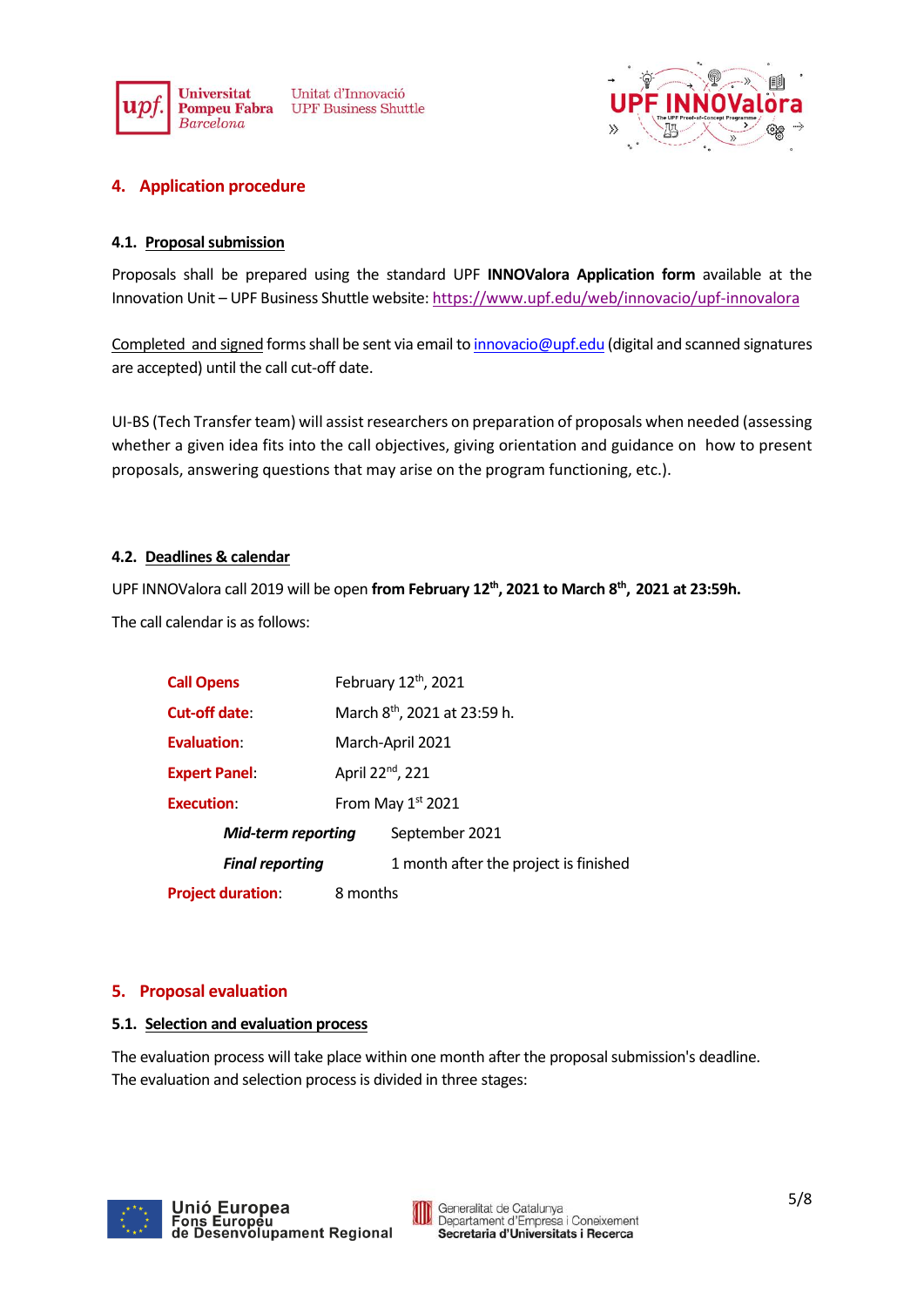

Unitat d'Innovació **UPF Business Shuttle** 



#### **Stage I: Eligibility check**

Once the application period has closed, projects will be reviewed to ensure that they meet the eligibility criteria. At this stage, the completeness of the application, the submission of the proposal on time and compliance with the requirements set in section 2 will be checked.

Project proposals not fulfilling all the criteria will be withdrawn from further evaluation steps.

#### **Stage II: Expert evaluation**

Each eligible proposal will be assessed and evaluated by at least two external experts according to the evaluation criteria set in section 5.2. Projects will be ranked according to the score obtained.

The experts will show experience in the project's scientific & industry field, in technology transfer and/or in seed investment/entrepreneurship. External reviewers will sign a non-disclosure agreement (NDA) with UPF in order to preserve confidentiality.

#### **Stage III: Panel presentation**

A final pitch to an evaluation panel will be called in order to make the final decision on approval and funding of projects.

In this case, each principal investigator will be asked to make a short oral presentation in front of the evaluation panel.

Projects will be ranked and funding will be assigned according to the final score obtained.

The results of the finally selected projects will be published at the Innovation Unit – UPF Business Shuttle website.

#### <span id="page-5-0"></span>**5.2. Evaluation criteria**

Project proposals will be evaluated according to the following criteria:

#### **1. Novelty / IP (30 points)**

The technology is new, progresses beyond the state-of-the-art in the field. A previous search in scientific and patent data bases is done. Competitive advantages respect to current technologies and or solutions have been identified. The technology is properly protected or registered and/or an IP strategy is to be executed during the course of the PoC project.

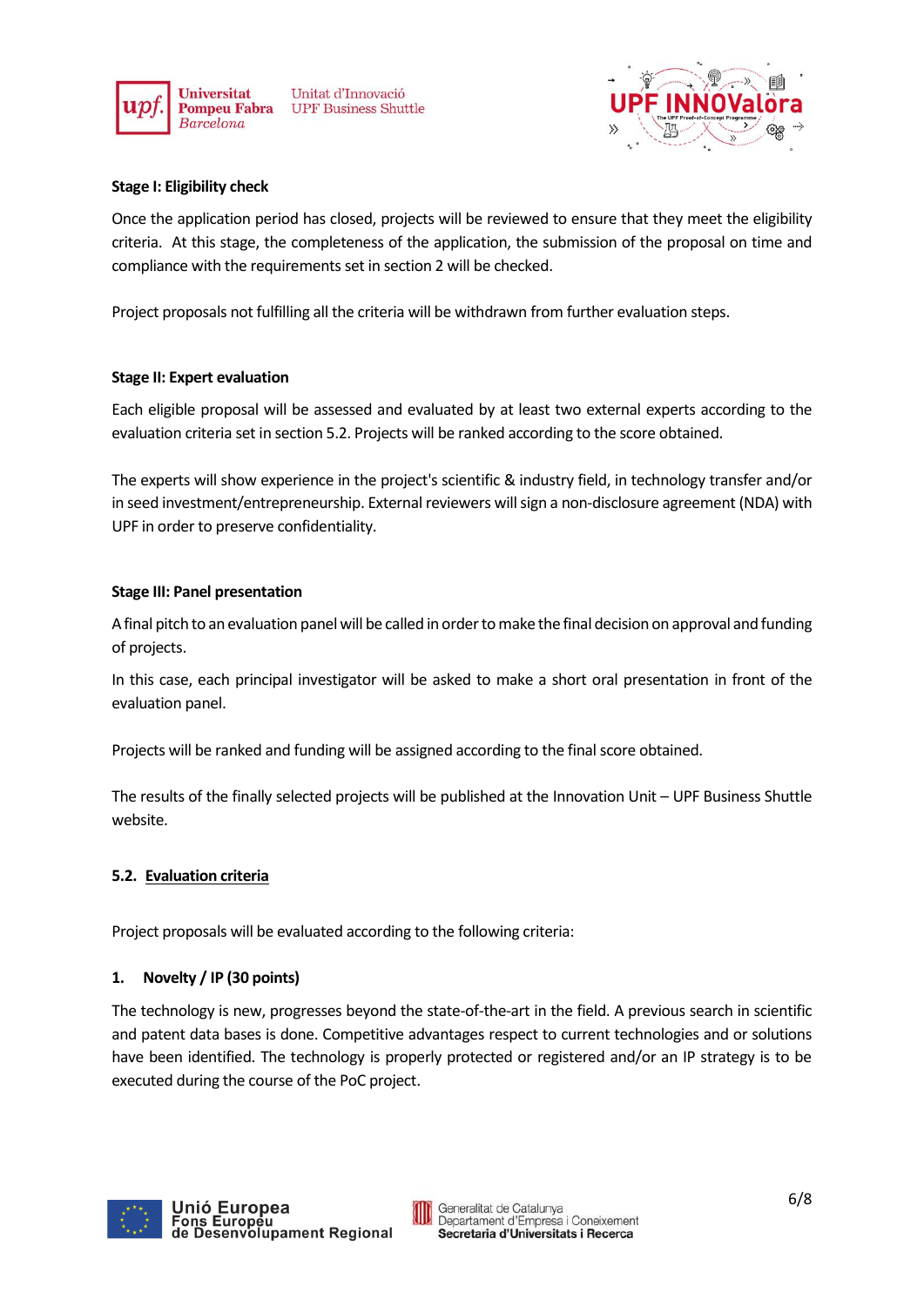





## **2. Market and impact (30 points)**

There is an unmet need or unsolved problem clearly identified (commercial or societal opportunity). Potential beneficiaries or users have been acknowledged and quantified. Stakeholders have expressed interest in the technology. Business model for the exploitation of the technology is outlined.

## **3. Project soundness (20 points)**

The project focuses on a commercial product or service development or testing and sets clear and feasible objectives and milestones during the project period. Budget is duly justified and clearly devoted to the PoC project objectives. The project seems therefore technically and economically viable. The UPF INNOValora grant could greatly help move the output of research towards the initial steps of pre-commercialisation or social innovation (e.g. by advancing levels of TRLs).

## **4. Team (20 points)**

The project team is identified, shows complementarity skills and holds the necessary experience in valorisation and technology transfer activities. The team is clearly committed to the PoC project and beyond, especially for cases where the results obtained are positive, and the technology is transferrable.

# <span id="page-6-0"></span>**6. Project management and reporting**

#### <span id="page-6-1"></span>**6.1. Project management**

Once a proposal is approved, the principal investigator will sign a **Letter of Intent** (LoI) stating his commitment to UPF INNOValora call's objectives.

Allocated funds will be wholly released at the beginning of the project.

Projects shall be executed during a period of eight (8) months starting from **May 1st, 2021**. No project execution period extension extensions will be allowed.

The UPF INNOValora Call will be managed by the Unitat d'Innovació - *UPF Business Shuttle*, who will assign a reference person from the Technology Transfer team to each of the funded projects. Any communication regarding the UPF INNOValora call or project will be addressed via this person.

#### <span id="page-6-2"></span>**6.2. Reporting**

A midterm review - 4 months after beginning of project - is envisaged, consisting of an update meeting with UI-BS tech transfer manager and an external advisor if suitable, which will assess the project's progress.